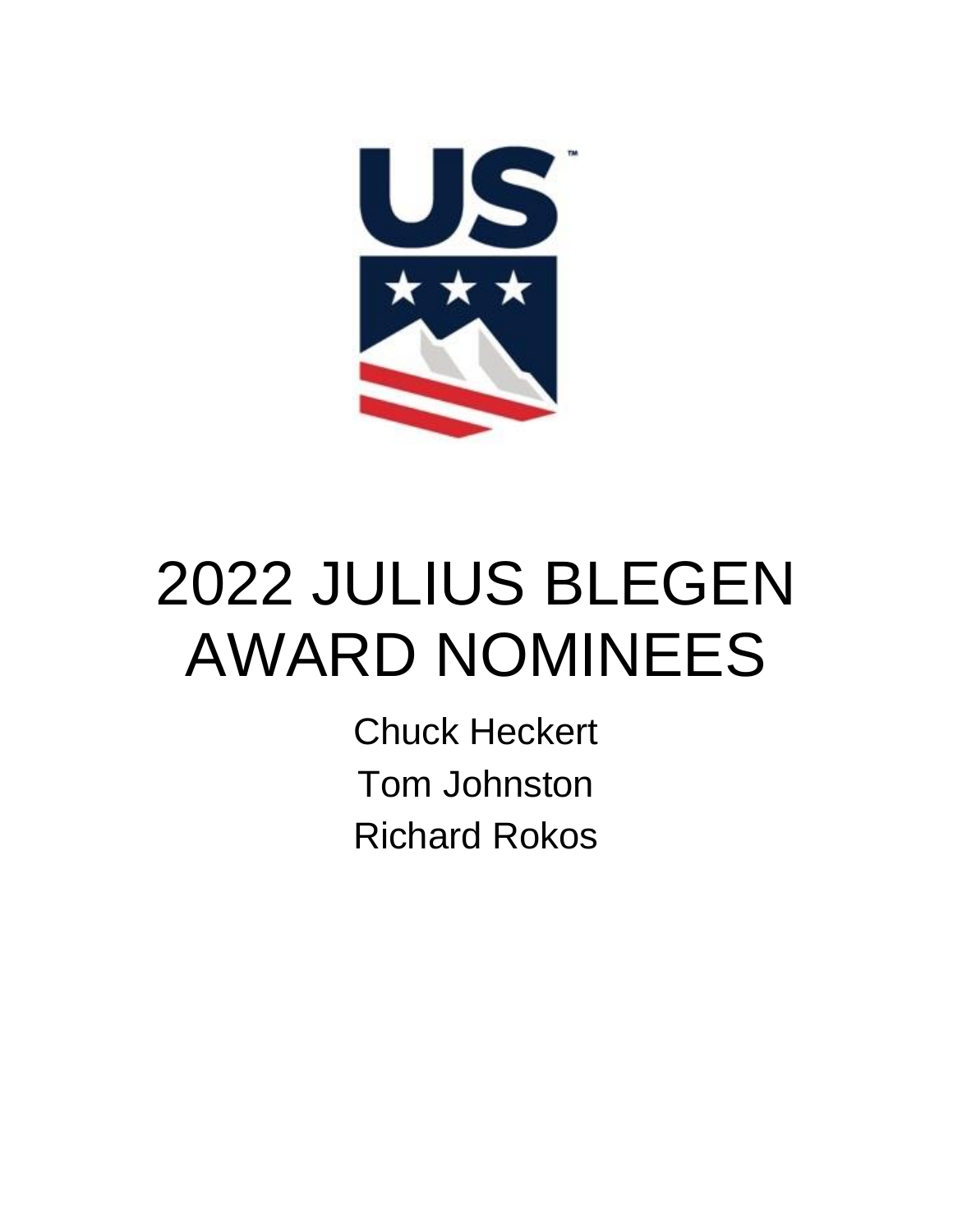## **Nominee: Chuck Heckert**

**Nominated by:** Joe Lamb (Past Blegen Recipient) Support**:** Martina Lussi, chair, Ski Jumping & Nordic Combined Committee

Chuck Heckert was the penultimate U.S. Ski & Snowboard volunteer, with a long and distinguished career of service to athletes whose spirit will be a lasting inspiration. An athlete, coach, international official and, most of all, a friend to all, his work in ski jumping over decades has left a positive imprint on the sport.

A native of Grand Lake, Colo., Heckert began coaching ski jumping in 1976 at Winter Park. He supported his passion with a variety of local jobs with his primary motivation to help young ski jumpers. In the lead-up to the 2002 Olympics, he moved to Utah to oversee the ski jumping and freestyle venues at the Utah Olympic Park serving as a venue manager at the Games.

Heckert began his career as a ski jumping judge in the 1980s, becoming a FIS international judge in 1993. He played a pivotal role internationally in the sport judging competitions around the world in the lead up to the 2002 Olympics. During that time, he was a key member of the team that developed and managed the ski jumping complex in Park City.

Despite an ongoing battle with cancer, Heckert remained at the forefront of the sport for nearly two decades after the Olympics. Ski jumpers and fellow officials were always gratified to see him at events. He was the sport's biggest silent fan, always there to support. In 2017 he received the Mittelstadt Award for ski jumping officials and was also inducted into the American Ski Jumping Hall of Fame.

A humble and unassuming man, he was a real spirit behind the sport of ski jumping in America for decades until his passing in November, 2020. Chuck Heckert exemplifies the character and spirit of the Julius Blegen Award and would be a rightful recipient.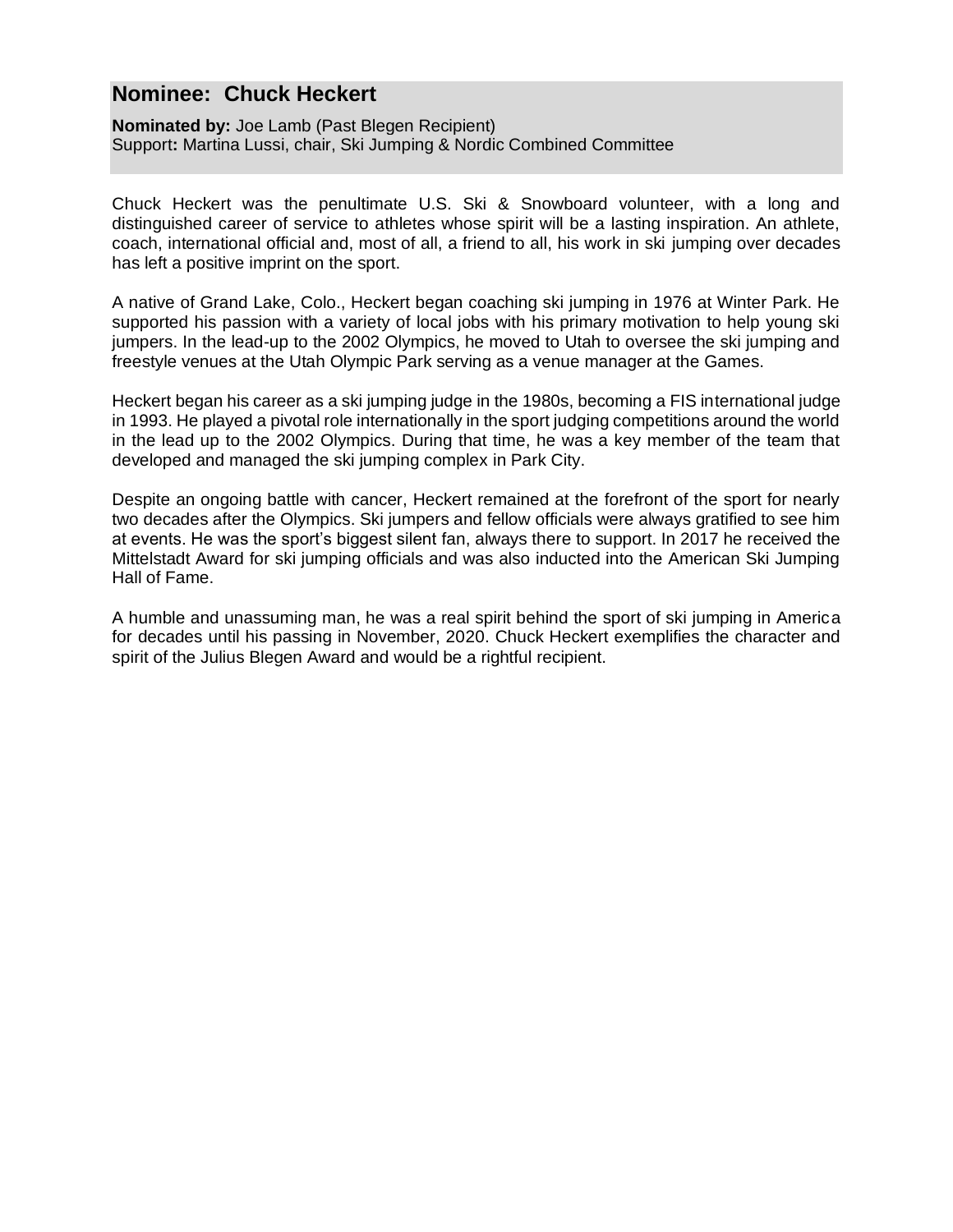## **Nominee: Tom Johnston**

**Nominated by:** Ted Sutton (Past Blegen Recipient)

Tom Johnston's impact on the US ski racing world reaches from the local club to the World Cup and Olympic levels. After serving as the Alpine Head Coach for Whitman College, Tom came to the Jackson Hole Ski Club in 1986, where he was an alpine coach, director of the race crew, and head of alpine events until 1998. During that time, his work ethic, grounded in hard work and straightforward communication, was an example to everyone. With his athletes, he ingrained the importance of mastering basic technical skills through repeated drills and exercises while also instructing them in progressive skiing techniques. In 1998, when Tom was the Chief of Race for the Alpine National Championships at Jackson Hole, USSA took notice of his race course style and organizational skills. His career launched that year as a technical adviser for USSA. Tom has raised the bar for race course preparation and safety standards, which he has carried to a multitude of NorAm Cup, National Championship, World Cup, and Olympic venues throughout this country and the world.

Since 1998, Tom has served as Technical Advisor/Referee for most Nor-Am and US National Alpine Championship events, and Technical Advisor for all US World Cups. He has been involved in the Olympics in various capacities, including Chief of Course for Olympic speed events in 2002, the Alpine Specialist in 2014, and the Alpine Foreign Advisor in 2018 and 2022. He was Technical Advisor for the 1999 and 2015 World Championships in Vail/Beaver Creek, and Snow Specialist for Are 2019. Tom is known for developing innovative techniques in race course preparation and safety. He is one of the world's foremost experts on shaping and preparing race courses, most notably downhill and super-G tracks.

He trains and mentors many event professionals in his methodologies. His driving work ethic and a "no-nonsense" management style serves him well. His wife stated, "There's no 'recreation' in his vocabulary, he just works." One of his proudest achievements was the design and build of the Copper Speed Center which provides countless athletes speed and technical event training and competition in a highest level venue. He has received the West Family and Bud and Mary Little awards. As one of the foremost experts in the world on race hill preparation and venue safety, Tom's legacy can be felt in the robust race culture that continues to grow and develop in US skiing.